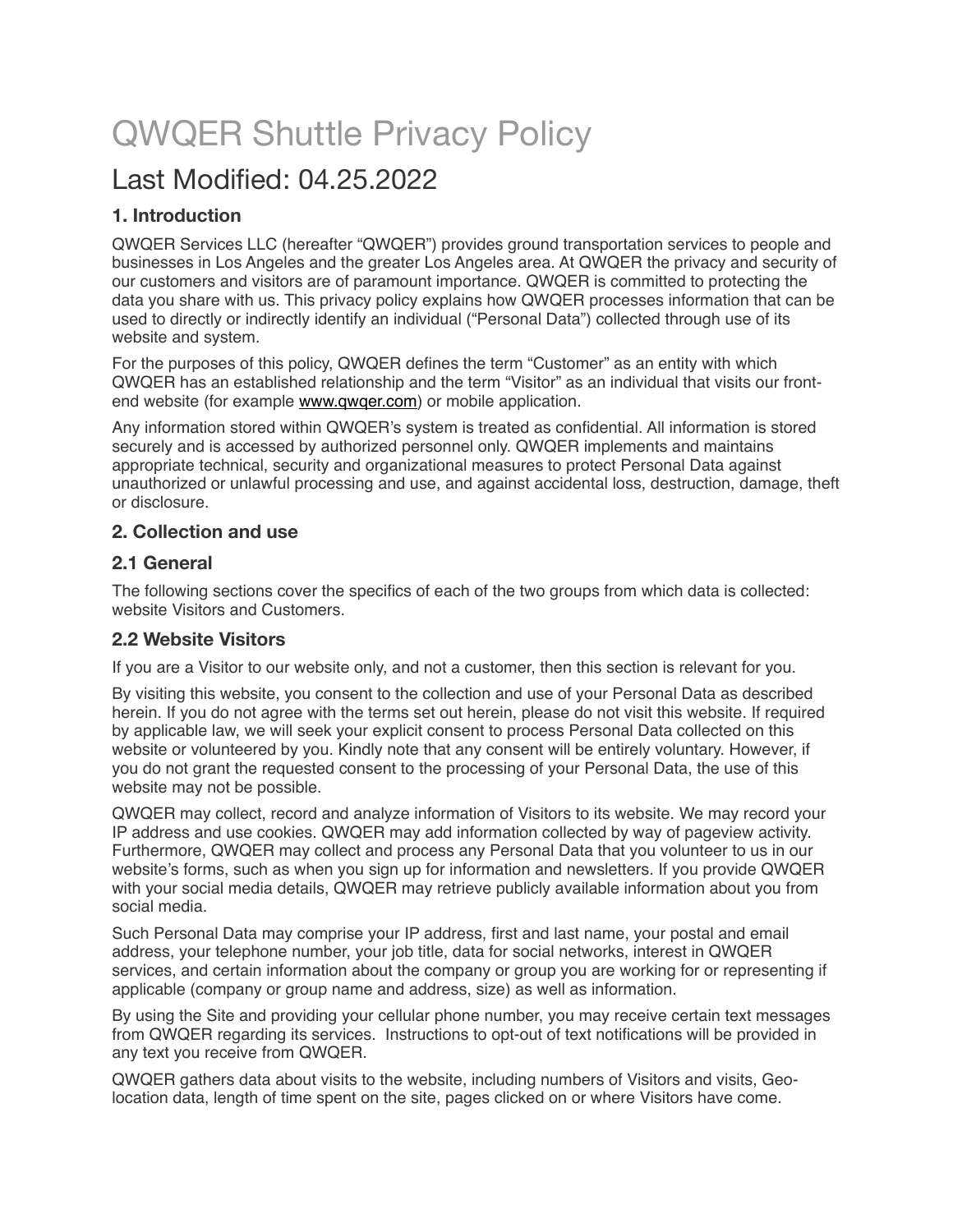# **2.2.1 Purpose of processing personal data**

QWQER uses the collected data to communicate with Visitors, to customize content for Visitors, to show ads on other websites to Visitors, and to improve its website by analyzing how Visitors navigate its website.

# **2.2.2 Sharing personal data**

QWQER may also share such information with service vendors or contractors in order to provide a requested service or transaction or in order to analyze the Visitor behavior on its website.

# **2.2.3 Cookies**

Cookies are small pieces of information sent by a website to a Visitor's hard disk. Cookies cannot be used to run programs or deliver viruses to your computer. By continuing to visit the website, you agree to the placement of cookies on your device. If you choose not to accept our cookies, we cannot guarantee that your experience will be as fulfilling as it would otherwise be. We may also place cookies from third parties for functional and marketing purposes. The use of cookies is widespread and benefits the surfer.

# **2.2.4 Links to other sites**

Please be aware that while visiting our site, Visitors can follow links to other sites that are beyond our sphere of influence. QWQER is not responsible for the content or privacy policy of these other sites.

#### **3. Retention and deletion**

QWQER will not retain data longer than is necessary to fulfill the purposes for which it was collected or as required by applicable laws or regulations. QWQER's Customers have control of the purpose for collecting data, and the duration for which the Personal Data may be kept. Customers with an active account will therefore have the responsibility to delete data when required. When a Customer's account is terminated or expired, all Personal Data collected through our system will be deleted, as required by applicable law.

# **4. Acceptance of these Conditions**

We assume that all Visitors of our website and Customers of QWQER have carefully read this document and agree to its contents. If someone does not agree with this privacy policy, they should refrain from using our website and services. We reserve the right to change our privacy policy as necessity dictates. Continued use of the QWQER website after having been informed of any such changes to these conditions implies acceptance of the revised privacy policy.

# **5. Our Legal Obligation to Disclose Personal Information**

We will reveal a Customer's personal information without his/her prior permission only when we have reason to believe that the disclosure of this information is required to establish the identity of, to contact or to initiate legal proceedings against a person or persons who are suspected of infringing rights or property belonging to QWQER or to others who could be harmed by the user's activities or of persons who could (deliberately or otherwise) transgress upon these rights and property. We are permitted to disclose personal information when we have good reason to believe that this is legally required.

#### Information Processing

By accessing or using the QWQER website or otherwise providing information to us, you consent to the processing and transfer of information in and to the U.S. and other countries and territories, which may have different privacy laws from your country of residence.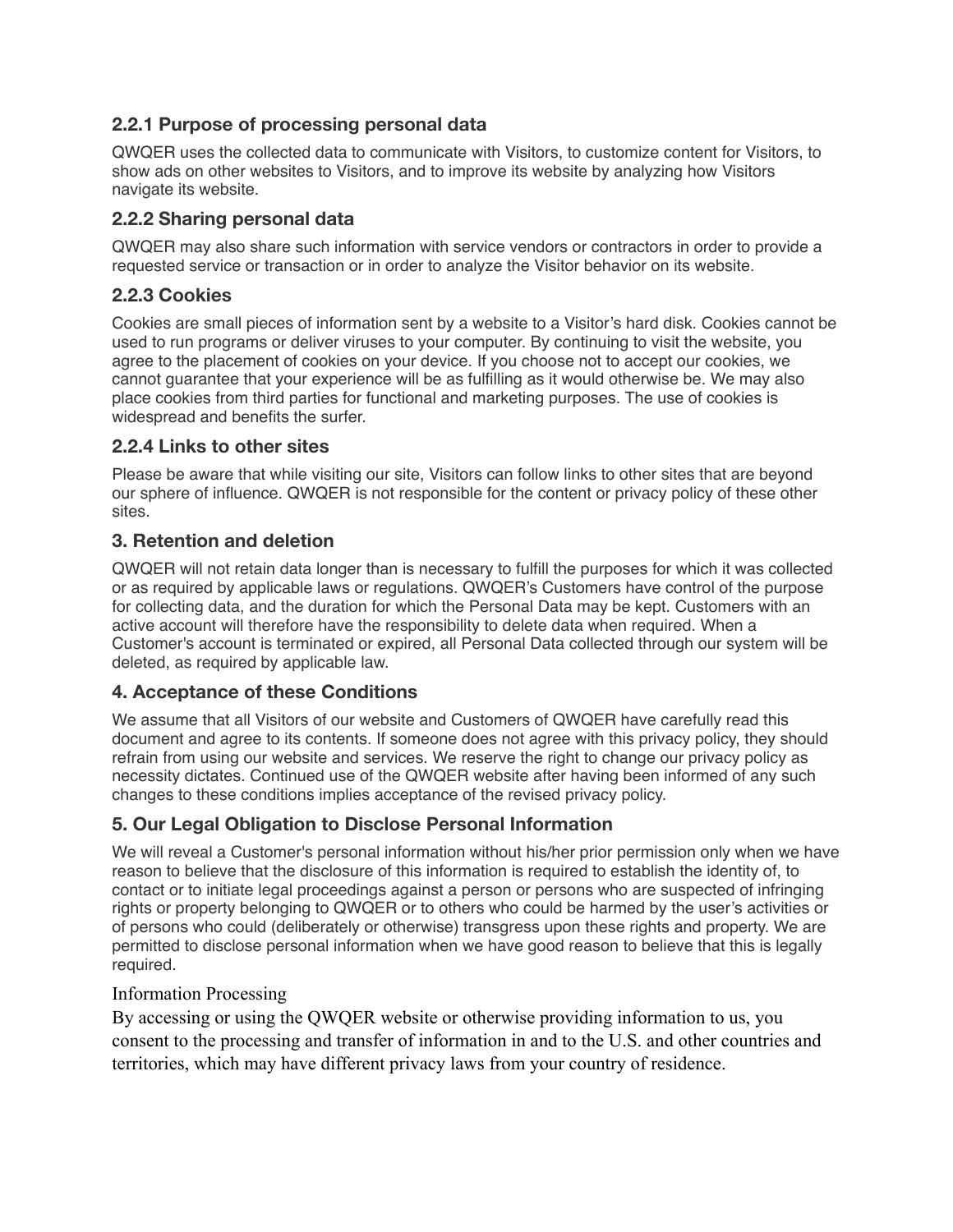#### Sharing and Disclosure of Information

We will not share personal information about you or any Content with any third parties except as described in this Privacy Notice or in connection with the QWQER website, services or mobile application. For example, we may share personal information about you including as follows:

Merger or Business Transfers: We may share or transfer your information in connection with, or during negotiations of, any merger, sale of company assets, financing, or acquisition of all or a portion of our business to another company.

Compliance with Laws: We may disclose your information to a third party if (a) we believe that disclosure is reasonably necessary to comply with any applicable law, regulation, legal process or governmental request, (b) to enforce our agreements, policies and Terms of Service, (c) to respond to an emergency which we believe in the good faith requires us to disclose information to assist in preventing the death or serious bodily injury of any person, (d) to protect QWQER, our customers or the public from harm or illegal activities, (e) to protect the security or integrity of QWQER or (f) to any other third party with your prior consent.

Aggregated or Anonymized Data: We may also share aggregated or anonymized information with third parties that does not directly identify you.

QWQER may make your information, including Non-Personally Identifiable Information or Personally Identifiable Information, available on its Site and visible to other Users of or visitors to the Site. For instance, subject to certain preferences and permissions as to visibility you will be allowed to make, information you provide about yourself in response to questionnaires on our Site may be made available to others such as information about your Content. As such, other Users of our Site may be able to personally identify you based on your information made available on our Site. As a further example, if you utilize Third Party Services to log into our Site, other Users to whom you may be connected through such Third Party Service may be able to view or follow information about you, including Non-Personally Identifiable Information or Personally Identifiable Information, on our Site.

QWQER may also use and disclose Personally Identifiable Information and Non-Personally Identifiable Information to help us to carry out certain internal functions such as account processing, client services, information management, or other data collection relevant to our business; to protect and defend our rights or property or the rights or property of others; to investigate and help prevent potentially unlawful activity or activities that threaten the integrity of our Site or network; as required by courts or administrative agencies; and in connection with a sale, merger, financing, or reorganization of QWQER's business or assets. Any successor in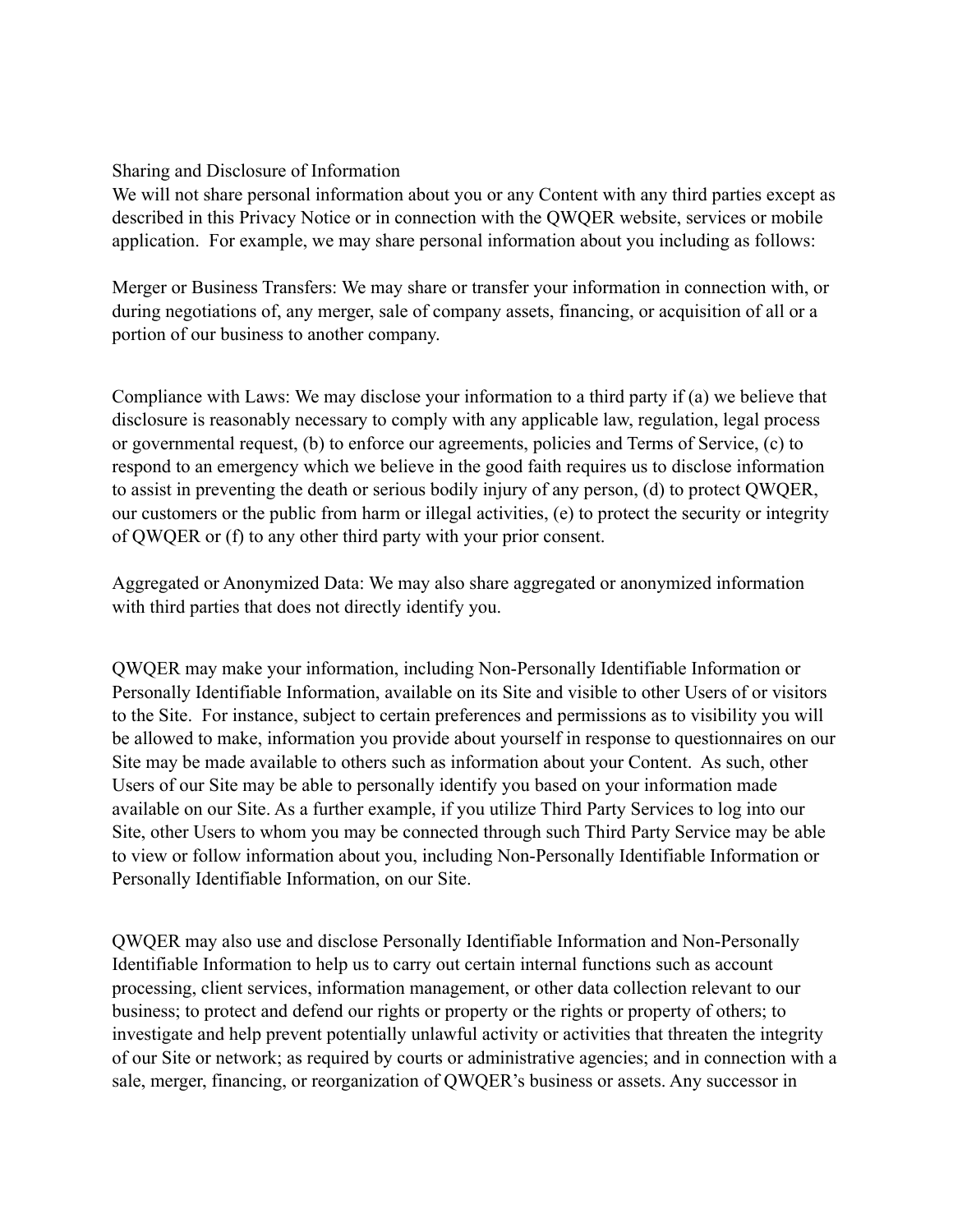interest to our business would acquire the information we maintain, including Personally Identifiable Information, and may alter the terms of this Privacy Notice.

QWQER may also employ or contract with other third-party partners, companies, or individuals to perform certain functions or services on its behalf. Examples of these services from such third parties, companies, or individuals, may include electronic document signing, payment storing and processing, ID verification, sending postal mail and email, escrow services, analyzing data, disbursement of funds, wallet address dissemination, providing marketing assistance, and providing customer service. As such, these third-party partners, companies, or individuals may have access to your information, including Non-Personally Identifiable Information or Personally Identifiable Information, needed to perform their functions or services, and may not use it for other purposes.

# **Opt-Out Options**

On occasion we will send you email communications with information, marketing or promotional materials. If you do not wish to receive such emails from us, you may unsubscribe to such communications by contacting us by email at supportus@qwqer.com, by utilizing our Site's chat feature, or by submitting a question through the embedded "help" button that is processed through Zendesk.

Please note that opt-out requests may take up to five (5) business days to process. Please also note that at times we may need to send you transactional email communications such as service or termination announcements or payment confirmations which are communications from which you cannot opt-out from. To unsubscribe from a third party's communications, contact that third party directly or follow the instructions to unsubscribe in the applicable marketing e-mail.

You will be able to modify the information concerning your account by visiting your profile page and editing any information you wish to change. You will be able to view and change your financial information, contact information, email address, password, or other login information by visiting your account's settings page subject to our Site policy. If you wish to suspend your account or need help modifying account information, please contact us by email at  $\frac{\text{casupport}(\partial q \text{vqer.com}}{q \text{vqer.com}}$ , by clicking on the lower right question mark icon and selecting contact us, chat feature, or by submitting a question through the embedded "help" button that is processed through Zendesk. We may require up to five business days to process such requests.

Through your account settings you will be able to set certain preferences and permissions regarding the visibility of your information, including Non-Personally Identifiable Information or Personally Identifiable Information, to others. You may stop or restrict the placement of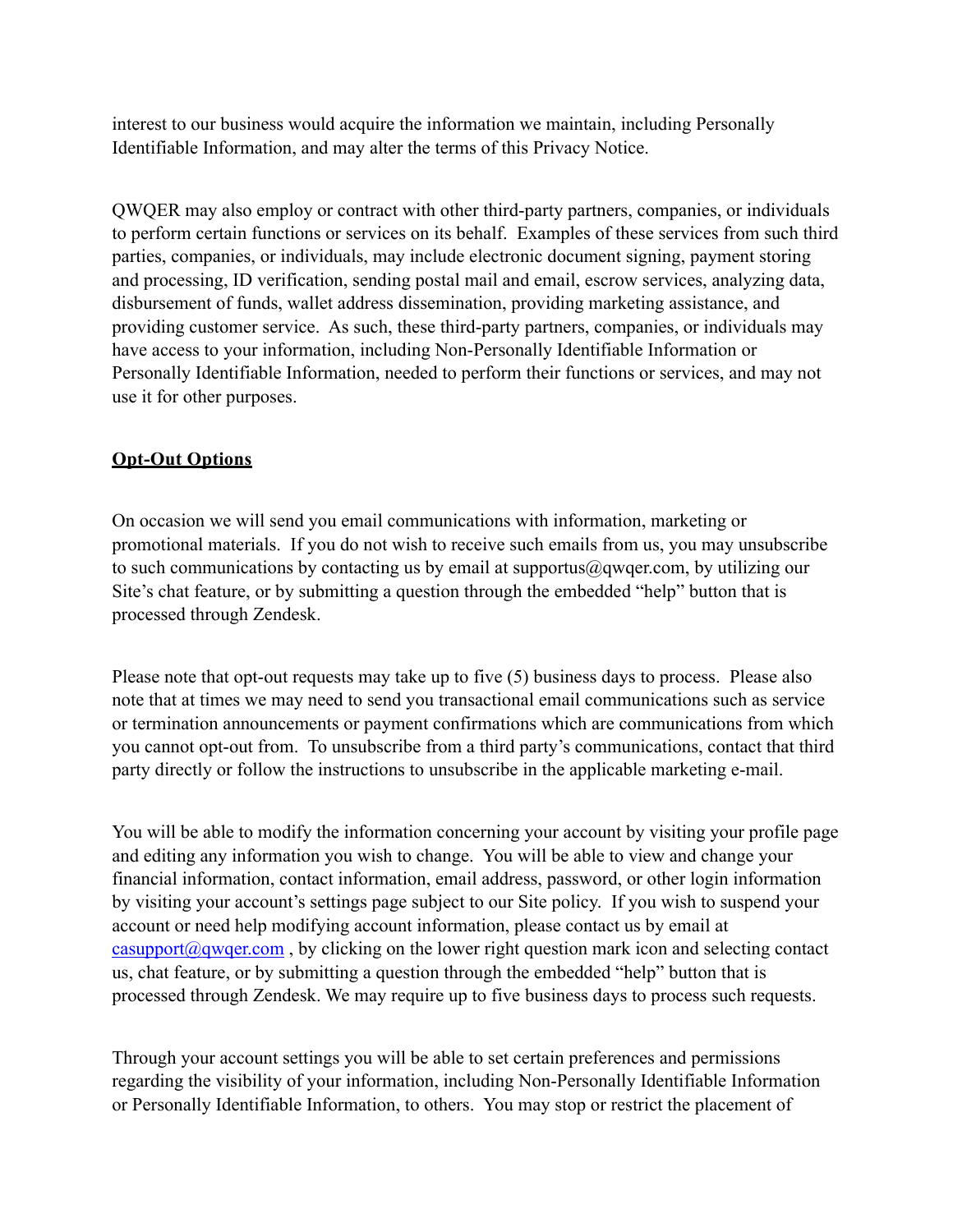QWQER cookies, Google cookies and third-party cookies on your computer by adjusting your web browser preferences or by checking the "Do Not Track" setting in your web browser. If you do so, you may still use our Site, but this may interfere with some of our Site's functionality. You may also clear cookies from your computer via your web browser settings.

If you would like us to remove your Personally Identifiable Information from our database, please send a request by email at supportus@qwqer.com, select the lower right question mark, then select contact us, chat feature, or submit a question through the embedded "help" button that is processed through Zendesk.

We are not responsible for removing your Personally Identifiable Information from the lists of any Third Party Services or other third party partner who has previously been provided your information in accordance with this Privacy Notice.

# **How we Secure your Information**

While no service is completely secure, QWQER takes reasonable measures to help protect information about you from misuse and unauthorized access, loss, theft, disclosure, alteration and destruction. For example, we encrypt your Content when it is stored in our data centers. In addition, all network communications with QWQER is protected with encryption, such as Secured Socket Layer (SSL) protocol, during transmission over the Internet.

The servers on which personal information is stored are kept in a controlled environment with limited access. While we take reasonable efforts to guard personal information we knowingly collect directly from you, no security system is impenetrable.

You may access your account information and our service only through the use of an individual user ID and passcode. To protect the confidentiality of personal information, you must keep your email/passcode combination confidential and not disclose it to any other person. Please advise us immediately if you believe your passcode has been misused. If you have any questions about the security of your personal information, you can contact us by email at supportus@qwqer.com

We utilize third party service providers who may store on their servers financial information, electronic signatures addresses, payment and other personally identifiable information. Any third parties to whom we may disclose personal information may have their own privacy policies that describe how they use and disclose personal information. Those policies will govern use, handling and disclosure of your personal information once we have shared it with those third parties as described in this Privacy Policy. If you want to learn more about their privacy practices, we encourage you to visit the websites of those third parties. It is important for you to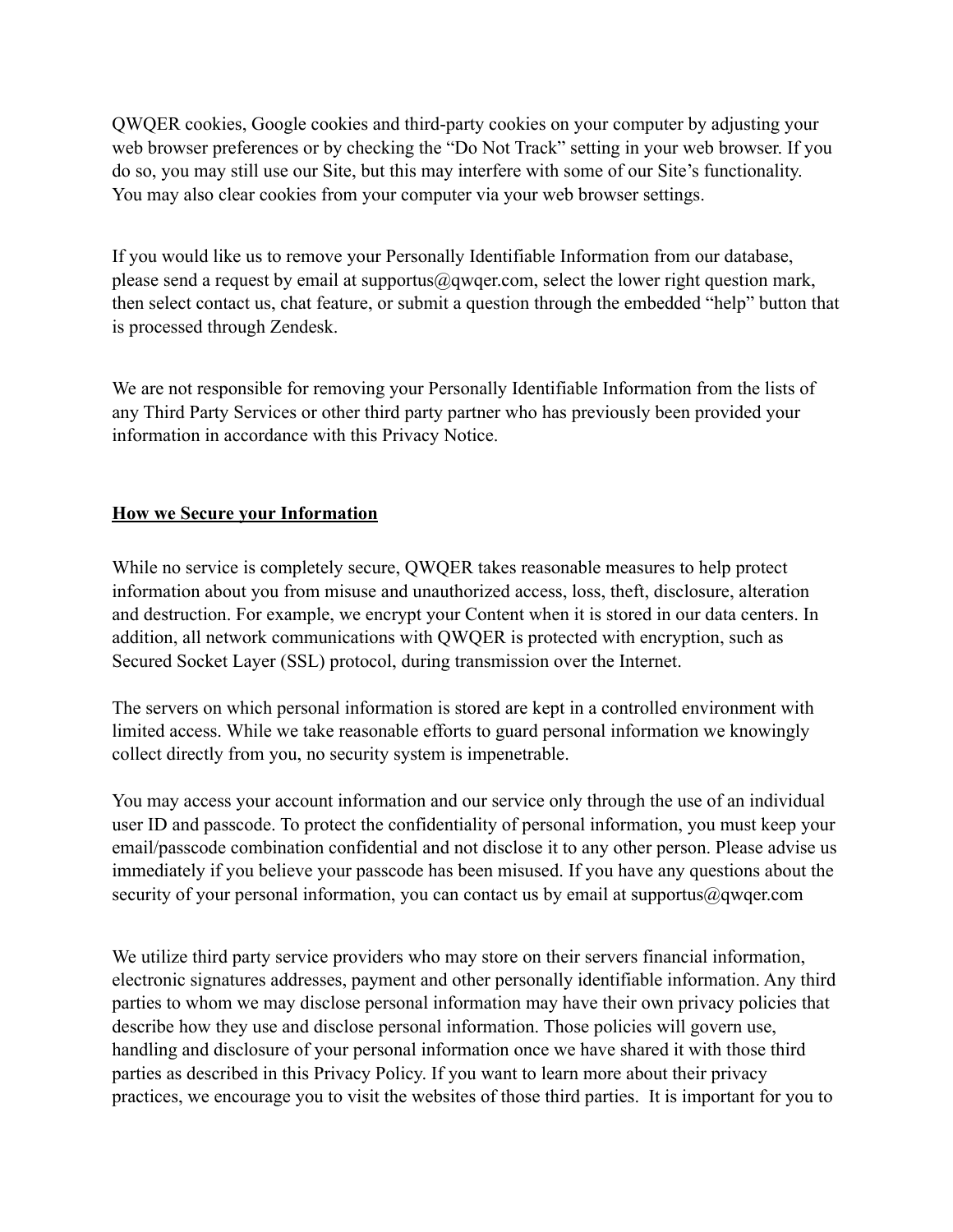protect against unauthorized access to your password and to your computer. Be sure to sign out when finished using a shared computer.

# **Children's Privacy Notice**

The Site is not intended for use by children, especially those under eighteen years of age. No one under eighteen years of age is allowed to use the Site, provide any personal information or receive our email distributions. We do not knowingly collect, use or share the personal information of children under the age of thirteen (13). If we are made aware that we have collected personal information from an individual under age 13, we will delete this information as soon as possible.

# **Non-U.S. Residents**

Our servers are located in the United States. Please be aware that your information, including your personal information, may be transferred to, processed, maintained, and used on computers, servers, and systems located outside of your state, province, country, or other governmental jurisdiction where the privacy laws may not be as protective as those in your jurisdiction. If you are located outside the United States and choose to use the Site, you do so at your own risk.

# **California Privacy Rights.**

Pursuant to Section 1798.83 of the California Civil Code, residents of California have the right to obtain certain information about the types of personal information that companies with whom they have a business relationship (barring exemption) have shared with third parties for direct marketing purposes during the preceding calendar year, including the names and addresses of those third parties, and examples of the types of services or products marketed by those third parties. If you wish to submit a request pursuant to Section 1798.83, please contact QWQER by email at casupport@qwqer.com

# **Nevada Privacy Rights**

If you are a resident of Nevada, you have the right to opt-out of the sale of certain personal information to third parties. You can exercise this right by email at casupport@qwqer.com with the subject line "Nevada Do Not Sell Request" and providing us with your User name and email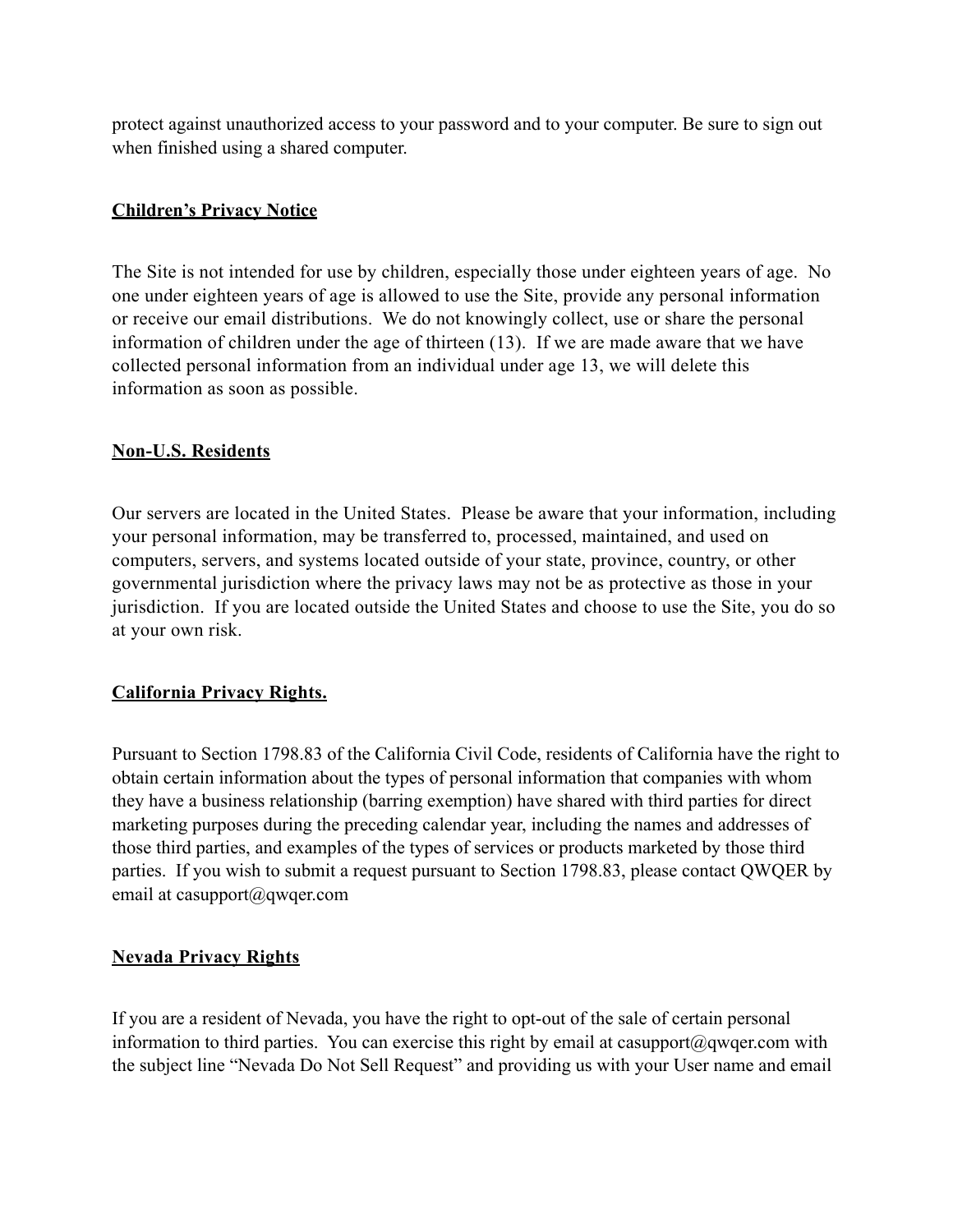address associated with your account. Please note that we do not currently sell your personal information as sales are defined in Nevada Revised Statutes Chapter 603A.

# **Your Account Options**

Account Information. You may modify/edit/remove any information you attach to any of your QWQER profiles or accounts at any time using any of our supported endpoints. If you wish to deactivate your account, please by email at [casupport@qwqer.com,](mailto:casupport@qwqer.com) but note that we may retain certain information as required by law or for legitimate business purposes. We may also retain cached or archived copies of information about you for a certain period of time. We will respond to your access request within 30 days.

We will retain personal data we process on behalf of our customers as directed by paying customers. QWQER will retain this personal information as necessary to comply with legal obligations, resolve disputes, and enforce agreements.

We will also retain your information for as long as your account is active or as needed to provide you the services. We will retain and use your information to comply with our legal obligations, resolve disputes and enforce our agreements.

# Community Blogs and Forums

Any QWQER hosted or QWQER-related website, social media channel, blog, or video channel is publicly accessible. You should be aware that any information you provide in these areas may be read, collected, and used by others who access them.

# Social Media Widgets and Features

The QWQER site or mobile application may include social media features. These features may collect which page you are visiting on our Site, your IP address, and may set a cookie to enable the feature to function properly. Your interactions with these features are governed by the privacy notice of the company providing such features.

To request removal of your personal information from our blog or testimonials, contact us by email at casupport $(a)$  gwger.com. Note however that in some cases, we may not be able to remove your personal information, in which case we will let you know if we are unable to do so and why.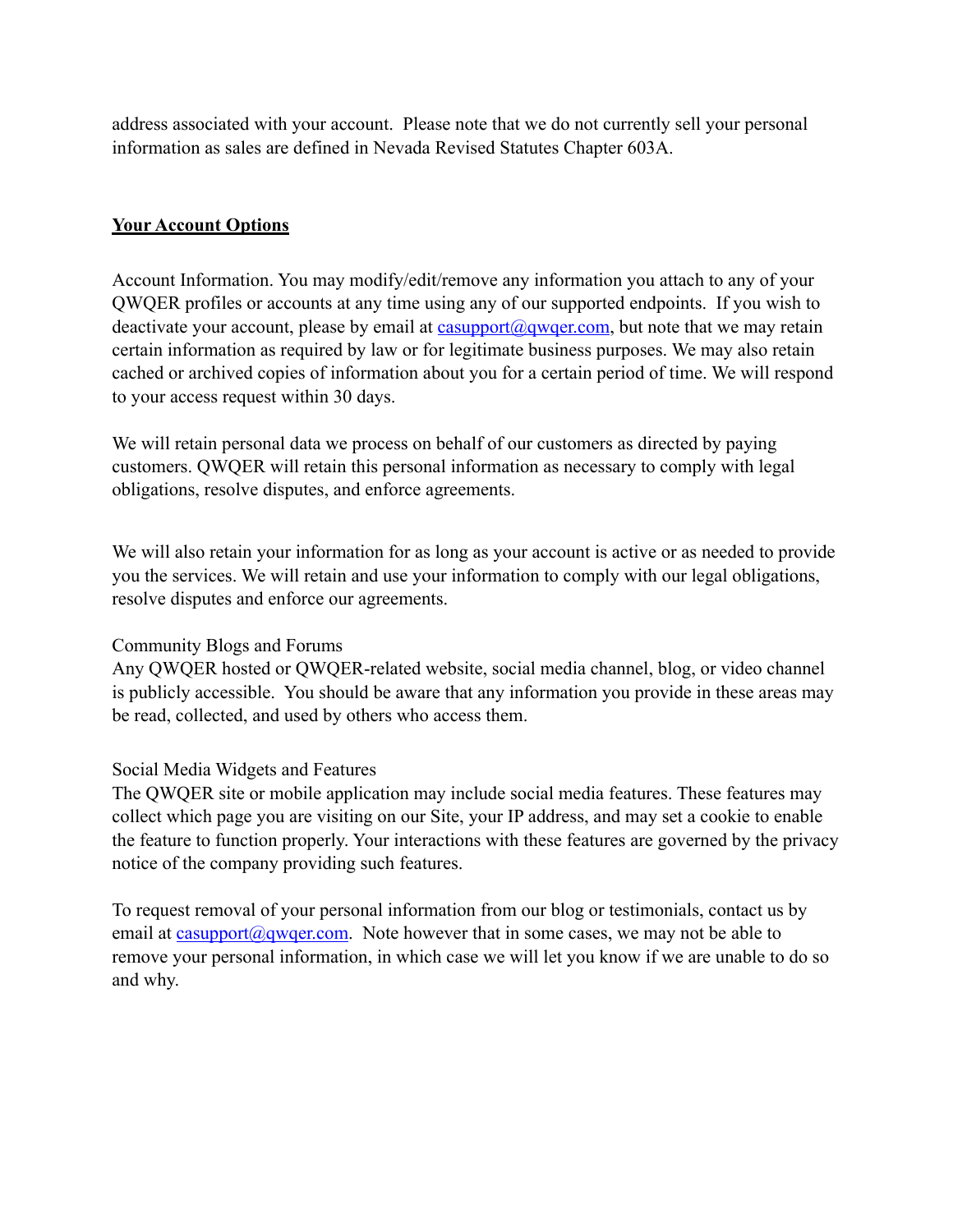# **Changes to our Privacy Notice**

From time to time, QWQER may update this Privacy Notice. If our information practices materially change at some time in the future, we will post the policy changes to our Site to notify you of these changes, and we will only use data collected from the time of the policy change forward for these new or different purposes. In the event we make a material change to how we use your personal information, we will provide you with an opportunity to opt out of such new or different use. The date this Privacy Notice was last revised is at the top of this page. You are responsible for periodically reviewing the Site and this Privacy Notice to check for any updates or changes.

# **Applicable Law and Jurisdiction**

By accessing the Site and/or by using QWQER and/or the QWQER mobile application or website, you consent to and authorize the export of Personally Identifiable Information to the United States of America and its storage and use as specified in this Privacy Notice. You further acknowledge and accept that the Site is maintained in the United States of America, and that this Privacy Notice shall be governed by, construed and entered in accordance with the laws of the State of California applicable to contracts deemed to be made within such state, without regard to choice of law or conflict of law provisions thereof. All disputes with respect to this Privacy Notice shall be brought and heard either in the California state courts located in Los Angeles County, or the federal district court of California, central district. lYou consent to the in personal jurisdiction and venue of such courts. YOU HEREBY WAIVE YOUR RIGHT TO A TRIAL BY JURY WITH RESPECT TO ANY CLAIM, ACTION OR PROCEEDING, DIRECTLY OR INDIRECTLY, ARISING OUT OF, OR RELATING TO, THIS AGREEMENT TO THE FULLEST EXTENT PERMITTED BY LAW.

# **Contacting Us**

If you believe QWQER processes your personal data under reliance of the EU - U.S. Privacy Shield Framework or Swiss - U.S. Privacy Shield Framework and have inquiries and concerns that you would like to discuss with us, please contact us using the details in the "Contacting Us" section of this Privacy Notice. QWQER will respond to your inquiry within 45 days.

If you are in the EEA or Switzerland and feel we have not dealt with your concerns and that we are failing to meet our legal obligations, you can report this to your local data protection regulator or the Information Commissioner's Office ("ICO") in the United Kingdom. More information on reporting a concern to the ICO can be found at<https://ico.org.uk>.